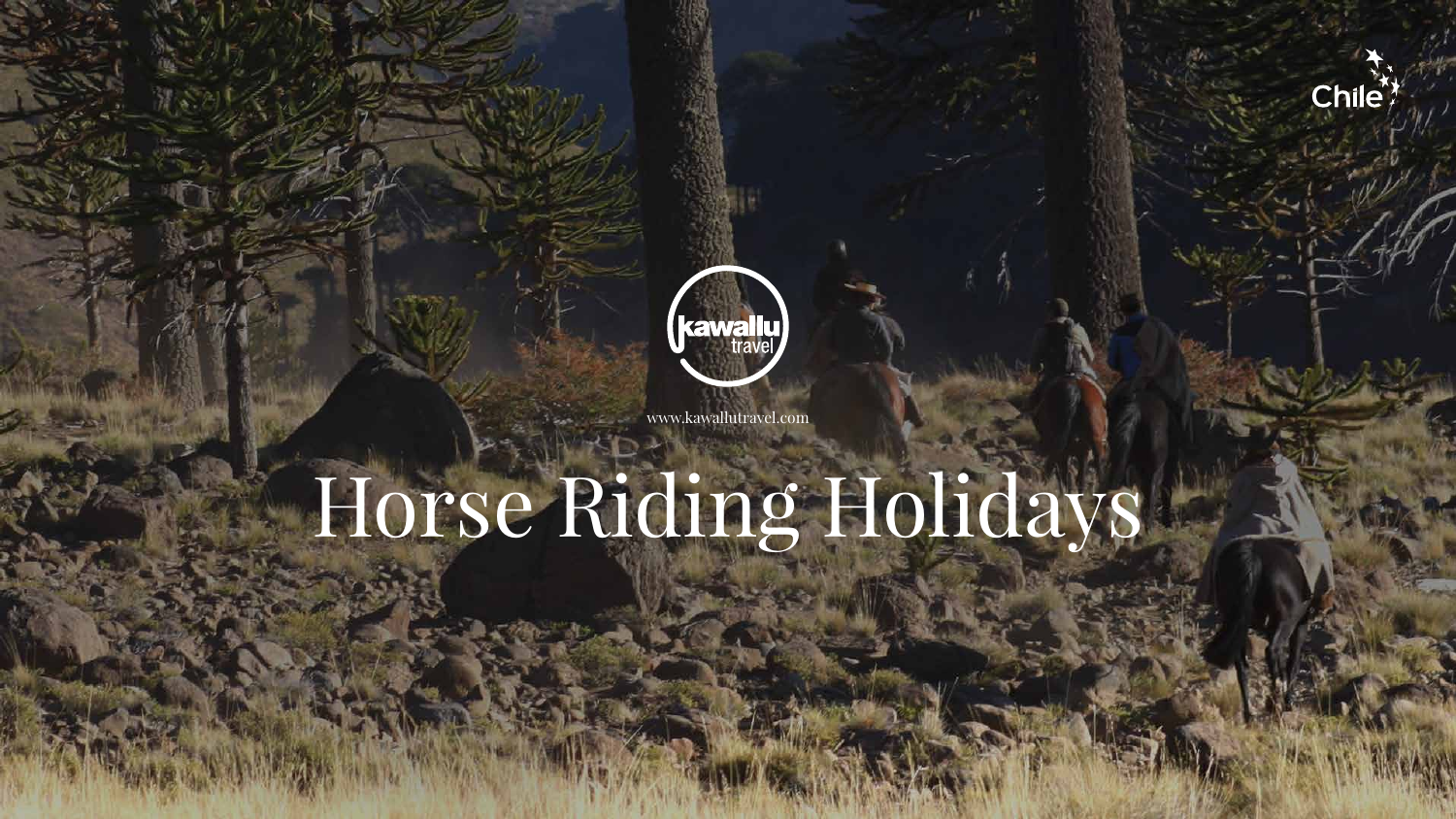"Taking care of the logistics involved in each horse-riding experience allows me to share my knowledge with the local communities, breeders and tour operators, in every aspect of the activities we organize, to provide the same standard in every location and for every rider".



### **Brigitte Monroy (Francia)**

"Horse riding through the magical and mysterious Andes has been one of the most blissful experience of my life. I bring my French touch and core simplicity to our adventures with our companions. I hope to share my passion with you soon!"



## **Eva Mossberg (USA)**

"Educating for action, with a sustainable and safe perspective on each of the selected routes, is the commitment to collaboration that permeates all Kawallu Travel experiences."



## **Raúl Desmadryl (Chile)**

"Preserving the environment and the diversity of flora and fauna is how we make a contribution. Our commitment is to the communities, equestrian farms and destinations that we support along the different routes of the horse riding holiday passport".

## **Fernando Soffia (Chile)**

## **Jaime Zaror – Ceo (UK – Chile)**

"The world looks to Chile for high adventure, and Kawallu horse riding holiday offer experiences in Chile that meet the challenge. We connect you with the local culture, we offer a high level of service, the best adventure routes that are also sustainable, quality standards that meet international regulations, but also the best horses".



Expert in horseback riding vacations, Kawallu Trave is increasingly sought after for Horse Riding Holidays. Kawallu Travel is a specialized tour operator that for more than two decades has traveled the most interesting landscapes and corners of Chile and organizes the most original and complete experiences for tourists.

Jaime Zaror, CEO of Kawallu Travel, a publicist by profession, is a lover of horses and a life lived in nature. He decided to pursue his life´s passion studying the characteristics of the Chilean breed horse, Chile's territories and its culture, to shape an experience that he offers to visitors who share the same passion. With Kawallu travel you can share this incomparable riding vacation experience.

Jaime has travelled far and wide to discover the best landscapes, the most exquisite gastronomic experiences and wine tastings. Kawallu Travel represents the best of Chile: its horses, its nature and its table.



## Team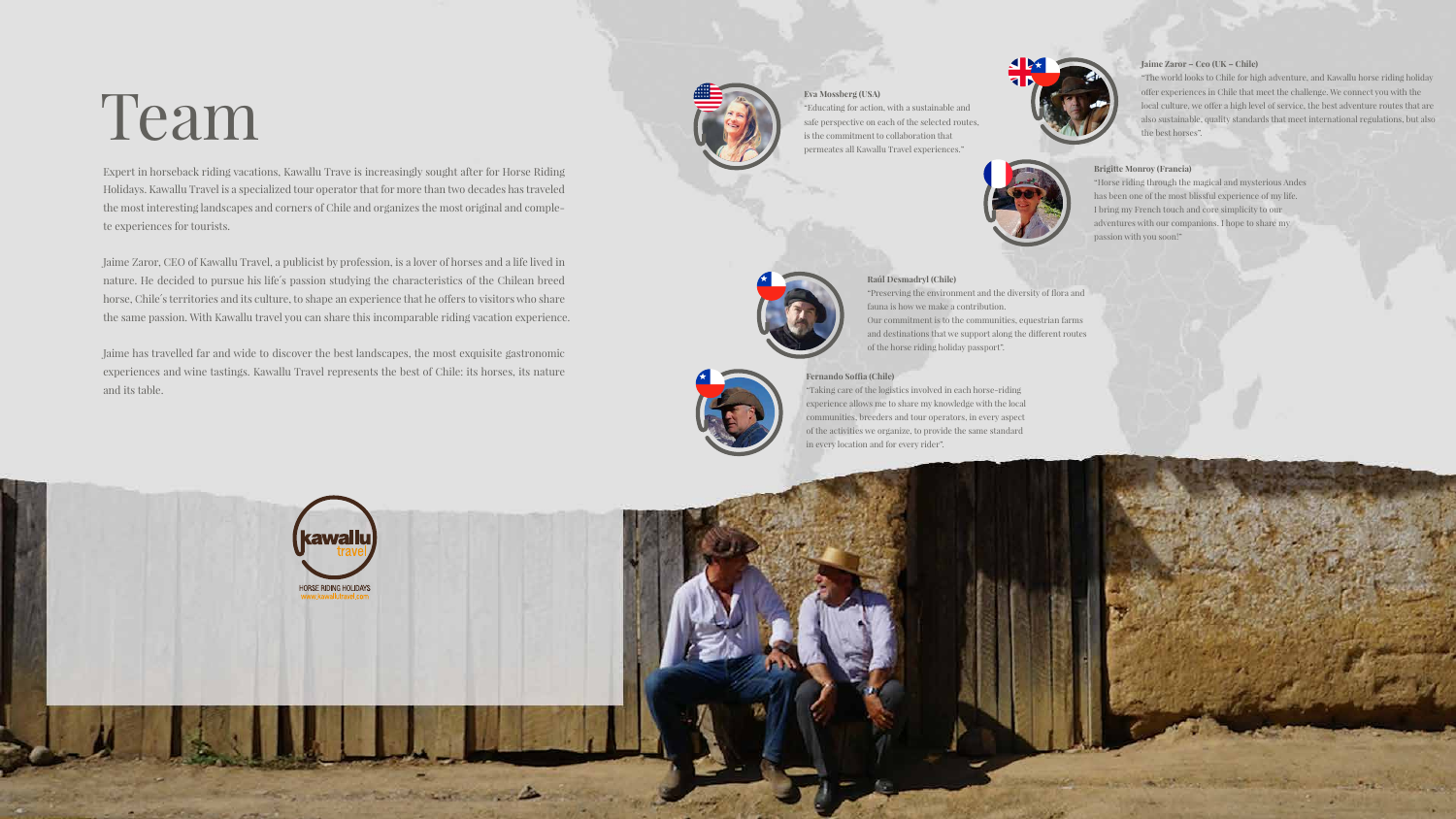# Origins of the Chilean horse

The Chilean breed horse has been declared a Natural Monument. Although its origins date back to 1540, it was not until 1893 when the National Society of Agriculture officially inaugurated the only Genealogical Registry of the Chilean Horse that exists in the country, the only one in America and one of the oldest in the world.

The strength, verve and endurance of the Chilean horse is given by geography. The horse is cowboy, not very tall (height of a pony), thick neck and robust chest. It does not need special fodder during the crossings, and it can easily graze in the places that it travels together with travelers who enjoy its company.

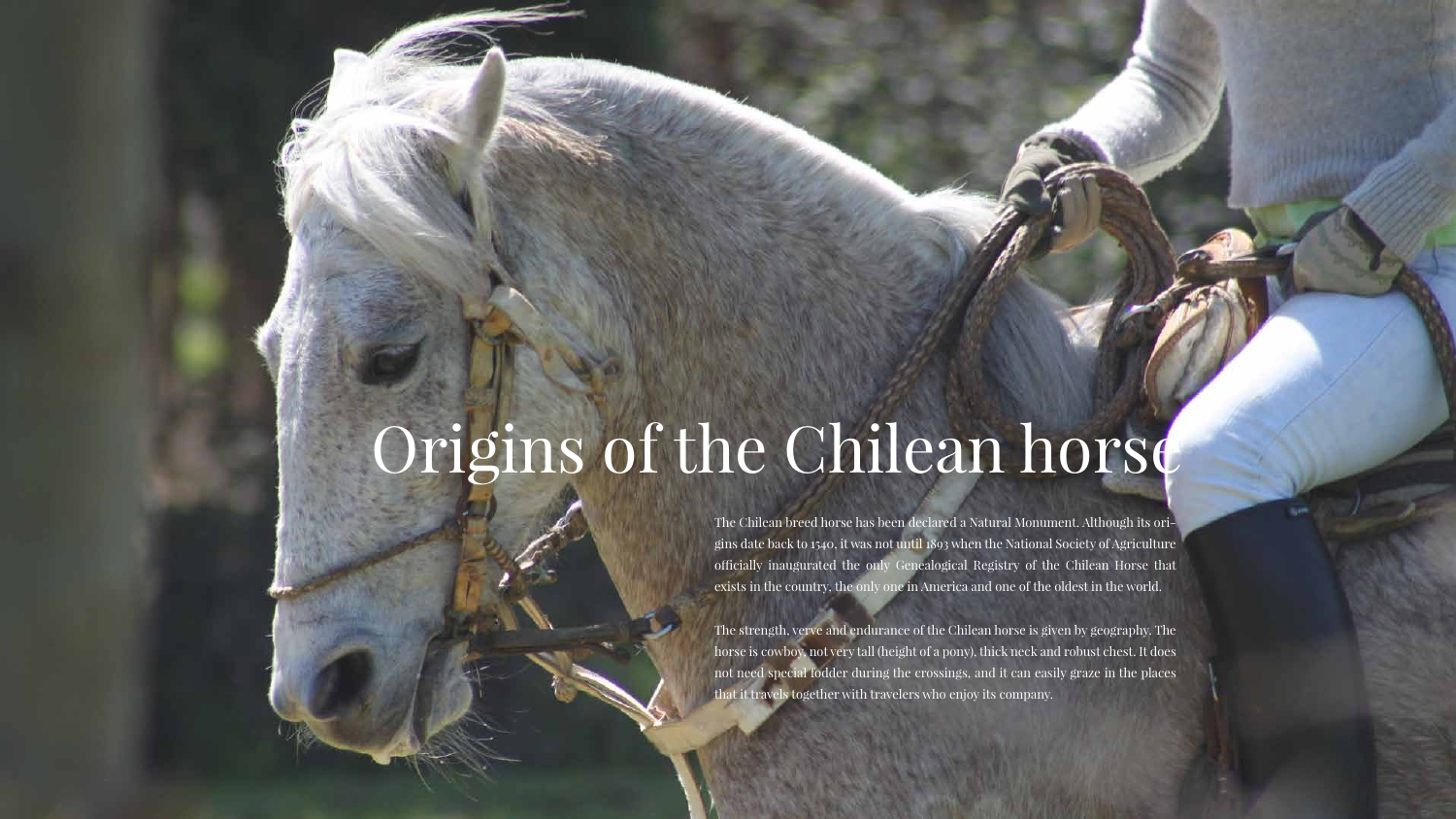# Pasaporte Horse Riding Holidays

Kawallu Travel offers the innovative equestrian holiday passport, which allows you to enjoy a tailor-made trip, with exclusive routes, safely designed for you, available from 2022.

Many people think that to go on a horseback vacation you need to at least have some riding experience, but with Kawallu Travel it doesn't necessarily need to be that way. We can cater for new riders, families, children, those that haven´t ridden in a long time, as well as experienced riders looking for a challenge, to design a wonderful adventure just for you. With the passport, you can select and mix and match routes to suite all levels of experience in your group. Whether you want to see the Atacama deserts, the wine country or the ancient Arucanea forests, or all three, the passport allows you to design your own horseback holiday.

Kawallu Travel offers an extraordinary experience on the back of a purebred horse in Chile. On these gentle, hardy beasts you will travel to beautiful and extreme landscapes of Chile, and get to know first-hand the customs, culture and gastronomy of these undiscovered parts of Latin America, accessible only on horseback.



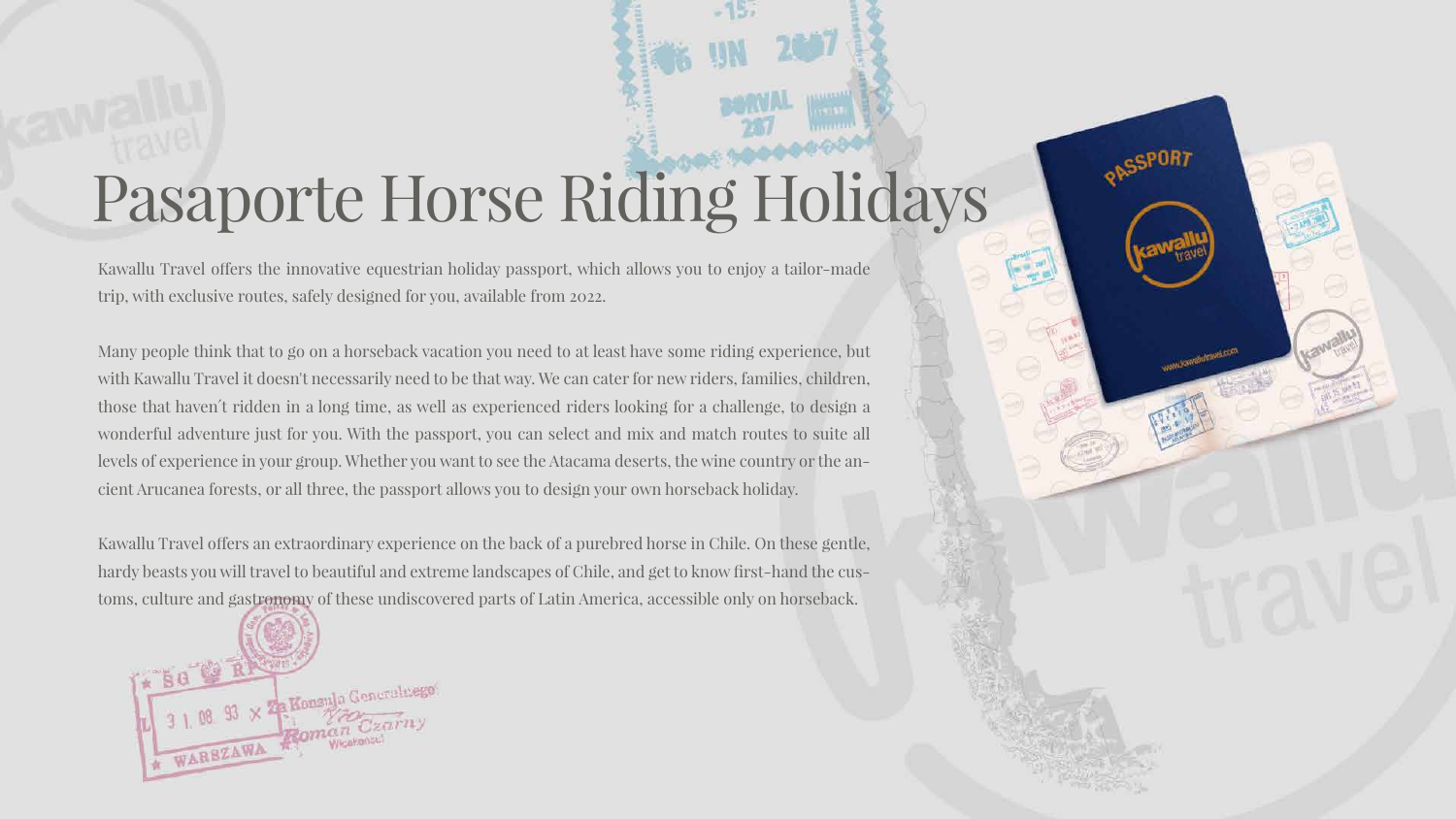## Passport ATACAMA DESERT

The Atacama Desert is the driest place in the world and riding here is a true adventure. The challenge of this route on the passport is to track the ancestral journeys of the first horses that arri-

Chile is known for its beautiful geography, its magical culture and its people ... the Huaso. Huasos are Chile´s national monument and champion the Chilean Breed Horse. Along this Wine and Huasos route, you will be a guest of the traditional Huaso ranch and experience the national dancing, rodeo, visit vineyards along the route, and simple the wine and hospitality that exem-

You will sleep under the same extraordinary stars where the international observatory Alma is based. It is a place full of magic and mysticism, come and discover ... The Atacama Desert Route.

## Passport WINE & HUASOS

## Passport TRAIGUÉN

In Traiguén in the south of Chile, you will be surrounded by ancient Araucanía forest countryside that is native, and trees that are at least a hundred years old. On this farm, working the land has changed little over the years and is still done in perfect harmony with the horse, and farming methods are traditional and sustainable.

We invite you to Traiguén, La Ruta de los Colonos, a family history.









## Destinations

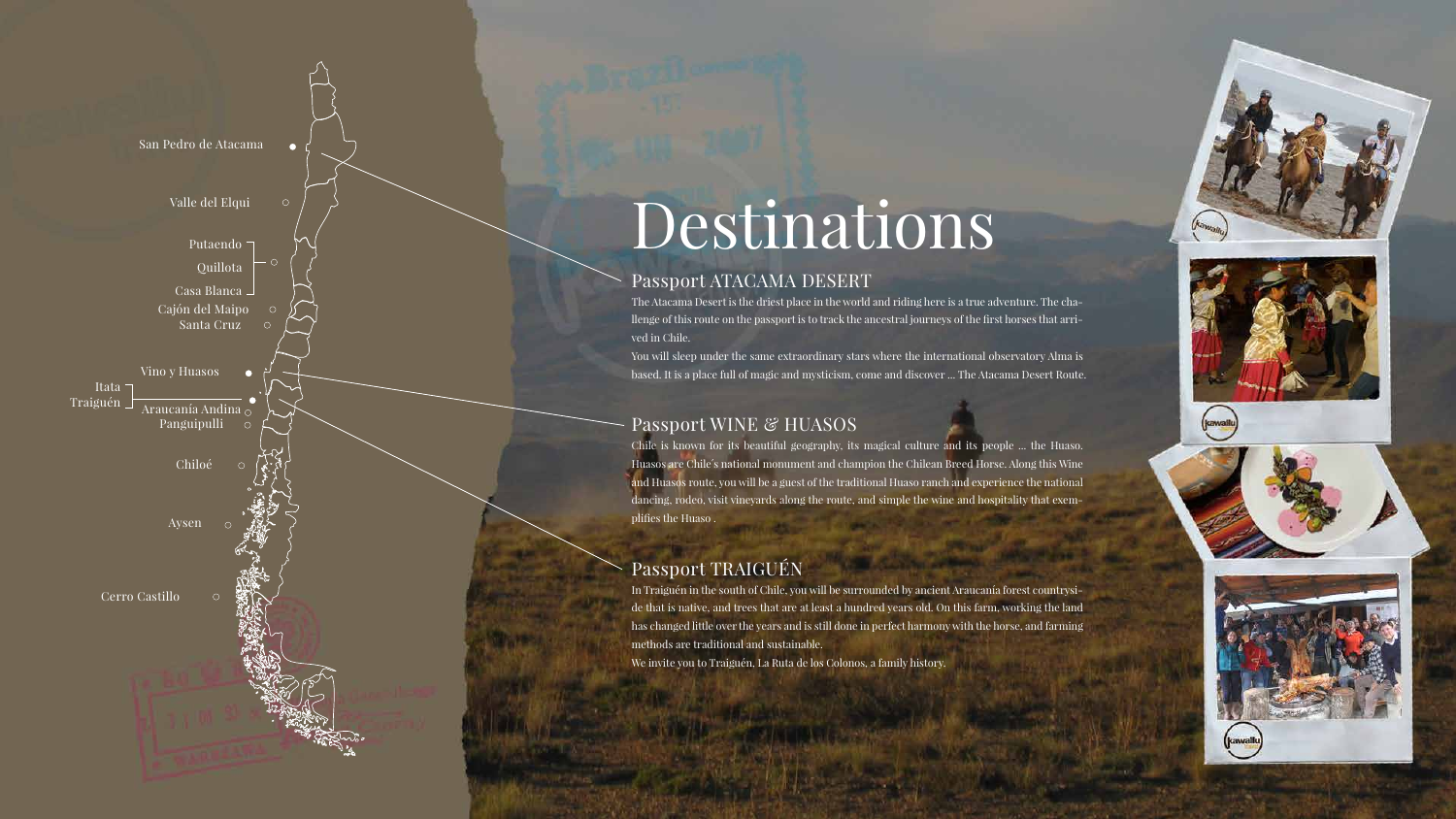Kawallu Travel is a leader in technological innovation, our app that will transform sustainable digital equestrian tourism, and provide a model of smart routes, in harmony with rural destinations, horse farms and tourists.

The app comprises a route tracker, guide training, consulting, and promotion and development of safe and sustainable rural equestrian tourism throughout the world.

The application is in final development, to be presented in the first half of 2022.



Kawallu Travel, within its strategic work axes, considers consulting one of the fundamental pillars, to advance in a circular sustainable tourism. Our commitment is to ensure communities directly benefit from the development of routes and tourism and we work with breeders of race horses and tourist destinations to put this into practice.





## Innovation

# Consultancy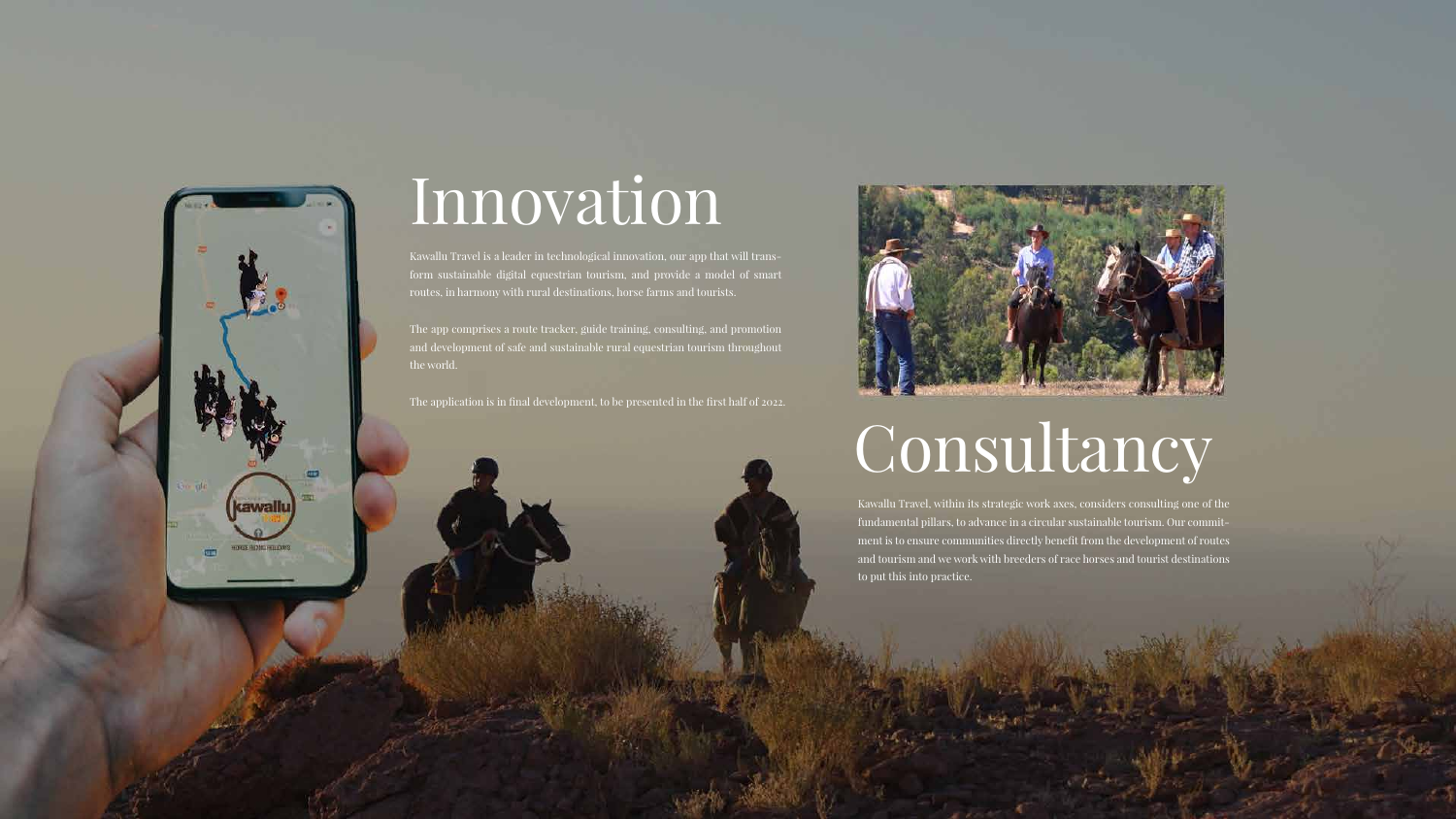

## Non profit

We have always collaborated with local communities. Some examples of this commitment to conservation and community empowerment:

\*Founder, ex-president and director of the first cooperative of equestrian tourism for Chilean cowboys. \*Training of Mapuche native communities in southern Chile. \*Organisation of promotional trips, including speaker and filming, in collaboration with World Wildlife Fund WWF.